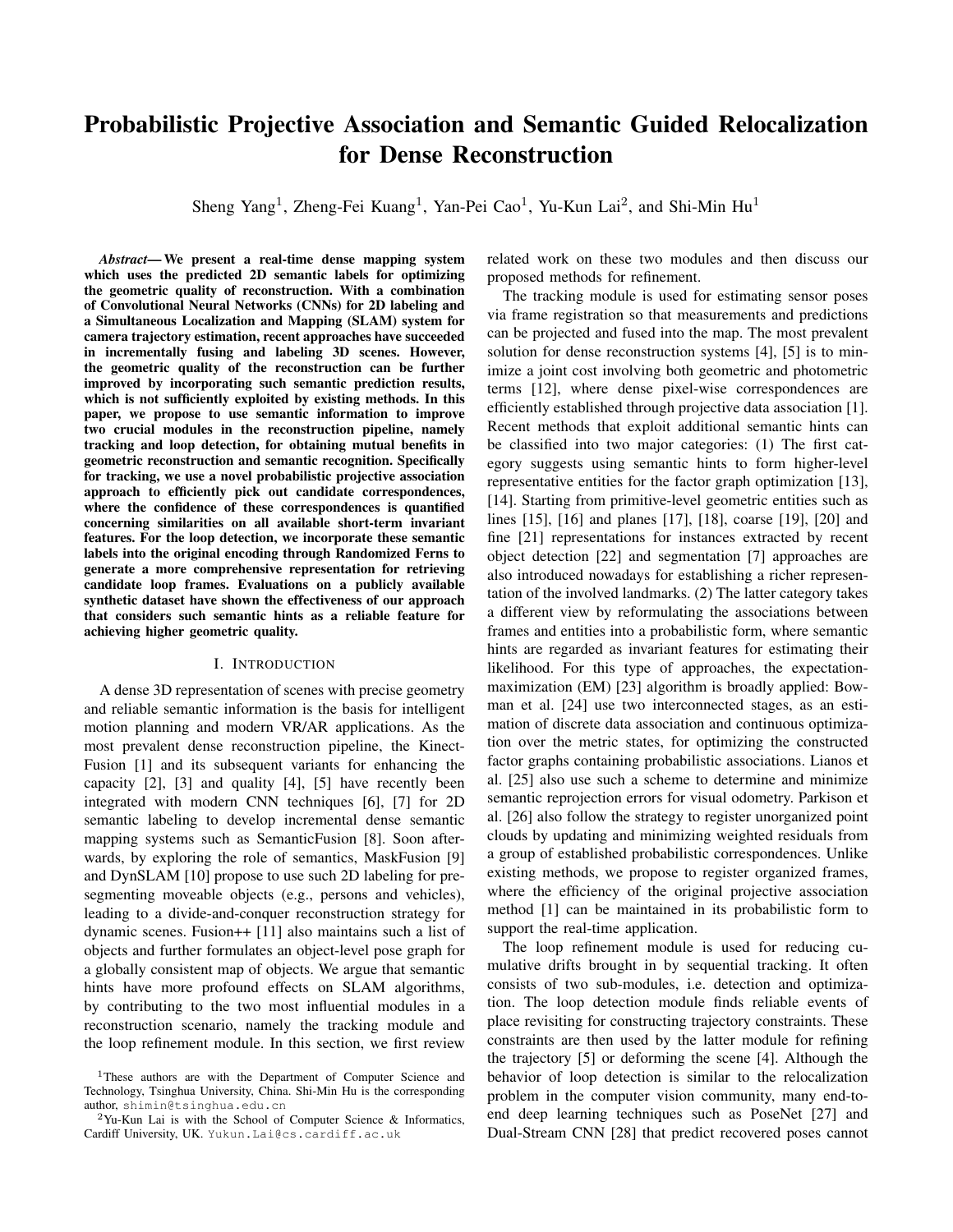be directly applied in such an online scenario, because the estimated poses of those continuously recorded frames need to be optimized on the fly, i.e., the trained model should be efficiently evolved during the scanning process. Hence, loop detection methods for such scenarios are mainly based on efficiently retrieving visually similar frames among a database consisting of keyframes. Although some approaches introduce deep neural networks to predict feature descriptors for representing these keyframes [29], [30], the most widely used methods for acquiring such a compact representation are still based on low-level descriptors such as Bag-of-Words (BoW) for monocular images [31] and Randomized Ferns for RGBD frames [32]. By introducing additional semantic hints, such representations can be evolved into a more comprehensive form, leading to more accurate retrieval.

In this paper, we advance those key modules with predicted semantic labels, and form a novel system in which geometric and semantic information can achieve mutual benefits. For the tracking module, we revise the original projective data association [1] into a probabilistic form. Although such a change often comes at the expense of computational efficiency as reported by previous methods [26], we propose a reliable criterion for quickly determining target regions containing most correspondences within a constant time complexity. Furthermore, the probability of such an association is assigned through a joint likelihood considering all available short-term invariant features (geometric, semantic, and photometric). On the other hand, for the loop detection module, we incorporate the predicted semantic labels with the original low-level raw measurements to obtain a compound encoding, which can better represent their corresponding keyframe in the frame retrieval problem. Generally, these improvements can be applied to other dense reconstruction systems [5], and we choose to work on ElasticFusion [4], which is also used as an underlying system by SemanticFusion [8], to test our effectiveness. Experiments on a high-fidelity synthetic dataset [33] with ground-truth trajectory and labeling for quantitative comparisons demonstrate the effectiveness of our improved modules and system.

#### II. PIPELINE OVERVIEW

Fig. 1 describes the pipeline of our system based on ElasticFusion [4]. The input to our system is a stream of RGB-D (color and depth) frames. It uses two different processing frequencies (illustrated with green and black arrows) for integrating the computationally intensive 2D semantic labeling task into the real-time processing. Instead of densely predicting semantic labels on each input frame, we use raycasted labels from the map for sequential tracking.

Map Structure. The reconstructed map is an unordered list of surfels M, where each surfel  $\mathcal{M}_k$  stores various types of attributes. In addition to the original attributes such as location  $p_k$ , normal  $n_k$ , color  $c_k$ , and radius  $r_k$ , we also store the uncertainty of its semantic and geometric information: The semantic information of  $\mathcal{M}_k$  is stored as a normalized histogram of possibilities  $L_k = \{l_k^1, \ldots, l_k^M\}$  and updated with a recursive Bayesian rule [8], where  $M$  is the number



Fig. 1. The data flow of our proposed system. Processing modules, frames, and the frames ray-casted through the map are colored in red, blue and green, respectively. 2D semantic labeling is performed sparsely and fused into the map in a low frequency (green arrows), and the ray-casted semantic labels (top-left) are used for tracking sequential frames and constructing the relocalization database. The red R's stand for registration attempts, and they generate constraints for deforming the reconstructed map.

of classes and  $l_k^m$  denotes the possibility of  $\mathcal{M}_k$  belonging to class m.  $L_k$  has 2 bytes for each class along with a maximum likelihood cache, so we allocate  $14 \times 2$  bytes in total for a surfel in the target dataset [33] containing  $M = 13$ classes. Surfels are obtained by mapping pixels in RGB-D frames, so for simplicity, we also use  $\mathcal{M}_k$  to represent the corresponding RGB-D pixel. A potential choice for storing more categories is to use the Least-Recently-Used (LRU) strategy due to the sparsity of the possible categories through such predictions. For the geometric uncertainty, a  $3 \times 3$ covariance matrix  $\Sigma_k$  is used for describing the confidence of position according to multiple noisy depth measurements. For each pixel  $\mathcal{M}_z$  on a raw depth frame, its back-projection  $p_z \triangleq f(p_z^{uvd}) = \mathbf{K}^{-1} \cdot p_z^{uvd}$  with regard to the camera intrinsics **K** maps the point in the image space  $p_z^{uvd}$  =  $d_z[u_z \, v_z \, 1]^\top$  to the camera space  $p_z$ , where  $(u_z, v_z)$  and  $d_z$ are the coordinates and depth of the pixel in the image. Under the assumption that there is no correlation of noise between different axis directions, the covariance in the image space can be set in a diagonal form  $\Sigma_z^{uvd} = diag(\sigma_u^2, \sigma_v^2, \sigma_d^2)$ , so that such uncertainty in the camera space is calculated as:

$$
\Sigma_z = \mathbf{J}_f(p_z^{uvd}) \cdot \Sigma_z^{uvd} \cdot \mathbf{J}_f^\top(p_z^{uvd}),\tag{1}
$$

where  $J_f$  is the Jacobian matrix of the back-projection function  $f(p_z^{uvd})$ . For rasterized depth pixels on a frame, we assume  $\sigma_u = \sigma_v = 0.5$  and  $\sigma_d$  as concluded by Handa et al. [34]. Then, once a new observation  $\mathcal{M}_z$  is added to  $\mathcal{M}_k$  with an estimated pose  $\mathbf{T}_z = [\mathbf{R}_z | \mathbf{t}_z]$ , we use  $\Sigma_k \leftarrow \Sigma_k + \mathbf{R}_z \Sigma_z \mathbf{R}_z^\top$  to update its uncertainty according to the Gaussian mixture model [35]. In total, we use 112 bytes (with 64 extra bytes) for each surfel. Through ray-casting, these surfels are rendered as small plain disks with regard to their radius and normal for subsequent registration.

Tracking module. By ray-casting the reconstructed dense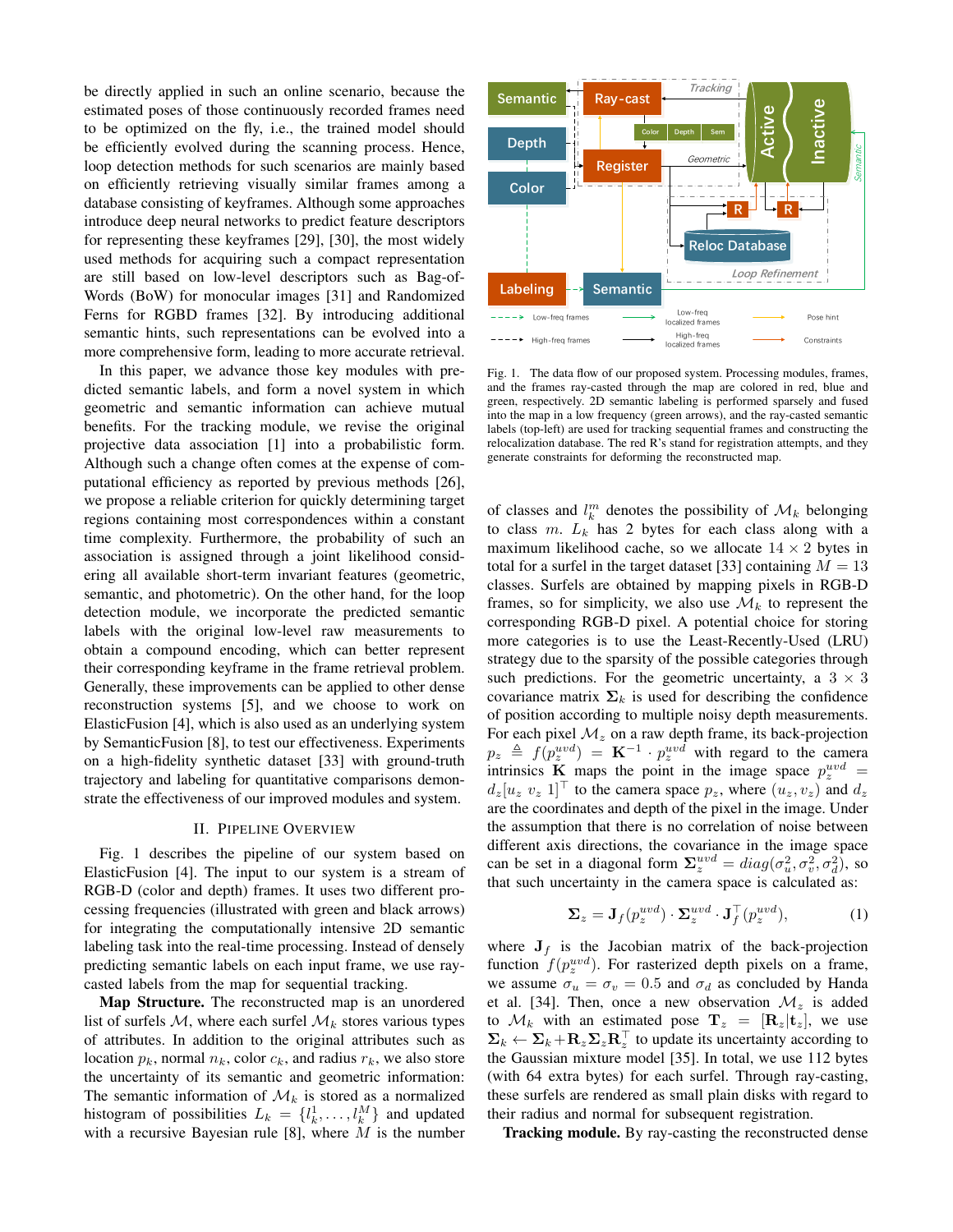map into organized images, all these three types of registration (frame-to-model, frame-to-frame, and model-to-model) can be performed in a unified correspondence search manner. Instead of the original projective association [1], we propose to use a novel probabilistic projective association (Sec. III) strategy for constructing correspondences and registering images. Specifically, in the tracking module when performing frame-to-model registration, the semantic labels for the input frame are iteratively refined with the estimated pose and ultimately finalized after pose estimation before being sent to the loop refinement module.

Loop Refinement module. The other two types of registration, i.e., frame-to-frame and model-to-model in the original ElasticFusion [4], are used for verifying candidate global and local loops, respectively. For detecting global loops, the proposed system maintains a database consisting of historical keyframes, and a new frame will trigger the verification when a similar keyframe is found. For detecting local loops, the surfels in the map are split into two types as either 'active' or 'inactive' by their last update time, and the verification is performed between these two ray-casted frames to detect and recover possible misalignments caused by cumulative drifts of sequential tracking. We incorporate higherlevel semantic features into the original encoding through Randomized Ferns [32] to obtain a representative code of each keyframe for more effective retrieval (Sec. IV). In addition, these verifications are based on the joint likelihood considering all available short-term invariant features rather than the original ICP residual that only assesses geometric convergence (Sec. V). For how to apply these established constraints for scene deformation, we refer readers to the original ElasticFusion [4] for their implementation details.

## III. PROBABILISTIC PROJECTIVE ASSOCIATION

Given a source frame and a target frame, the original projective data association [1] locates at most one corresponding pixel  $\mathcal{M}_i$  for each source pixel  $\mathcal{M}_i$  as the nearest neighbor of its reprojection on the target image domain, where the reprojection  $p'_i = d'_i [u'_i \ v'_i \ 1]^\top$  is calculated as:

$$
p_i' = f'(\mathbf{T} \cdot f(p_i^{uvd})),\tag{2}
$$

where  $f' \triangleq f^{-1}$  and  $\mathbf{T} = [\mathbf{R}|\mathbf{t}]$  is the estimated relative transformation for transforming points in the source camera space to the target camera space. If such a candidate pixel  $\mathcal{M}_j$  on the target frame  $p_j^{uvd}$  is picked, a post verification based on the difference of their depth values  $d_i'$  and  $d_j$ by a hand-tuned threshold is required to reject unsuitable correspondences.

The main advantage of this reprojection strategy is that its time complexity is independent of the total number of pixels, which outperforms other correspondence searching data structures such as Kd-trees, but it also suffers from noise of depth measurements and may result in erroneous correspondences, especially when commodity depth sensors are used. To address this, we instead formulate correspondence search into a probabilistic form taking into account possible sensor noise. As shown in Fig. 2, we replace



Fig. 2. Schematic of probabilistic projective association in our tracking module. The original projective association [1] is shown in red, while our proposed probabilistic association shown in green uses a region considering possible sensor noise to find multiple candidate correspondences, with the confidence of each correspondence assigned according to the similarity of the appearance between pixels (cyan and brown represent two different semantic labels).

the original projective data association [1] (red) with our new probabilistic projective association (green), where the probabilities of such correspondences are quantified through the joint likelihood based on available pixel features. We first present the definition of the probability of such associations, and then derive the criterion for the candidate region (orange) for quickly locating possible candidates.

Under the assumption that geometric, semantic and color measurements are independent, such a joint probability  $P_{i,j}$ between the source pixel  $\mathcal{M}_i$  and its candidate corresponding pixel  $\mathcal{M}_i$  in the target frame is defined as:

$$
P_{i,j} = P_{geo}(p_i, p_j; \Sigma_{i,j}) \cdot P_{sem}(L_i, L_j) \cdot P_{clr}(c_i, c_j; \lambda_c^2), \tag{3}
$$

where  $P_{geo}$ ,  $P_{sem}$ , and  $P_{clr}$  are similarities according to the different types of measurements. The geometric similarity  $P_{geo}$  is calculated as:

$$
P_{geo}(p_i, p_j; \Sigma_{i,j}) \propto \exp(-\frac{1}{2} ||p_i - p_j||^2_{\Sigma_{i,j}}) \triangleq w_{geo}, \quad (4)
$$

where  $\|\mathbf{x}\|_{\mathbf{\Sigma}}^2 \triangleq \mathbf{x}^{\top} \mathbf{\Sigma}^{-1} \mathbf{x}$  is the squared Mahalanobis distance with covariance matrix  $\Sigma$ , and  $\Sigma_{i,j} = \Sigma_j + R\Sigma_i R^\top$ again through the Gaussian mixture model [35]. The semantic labeling similarity  $P_{sem}$  is defined as the similarity of their normalized histograms:

$$
P_{sem}(L_i, L_j) \propto \sum_{x \in \{1...M\}} l_i^x \cdot l_j^x \triangleq w_{sem}, \tag{5}
$$

and the color similarity  $P_{clr}$  is similarly defined by the difference of colors under the assumption of normally distributed uncertainty:

$$
P_{clr}(c_i, c_j; \lambda_c^2) \propto \exp(-\frac{1}{2} ||c_i - c_j||_{\lambda_c^2}^2) \triangleq w_{clr}, \quad (6)
$$

where a parameter  $\lambda_c$  is introduced to set the confidence for the consistency of color measurements, and  $\lambda_c = 0.1$  is used in our experiments.

Based on the joint probability defined above (Equ. 3), for fast rejecting those less possible correspondences, we suggest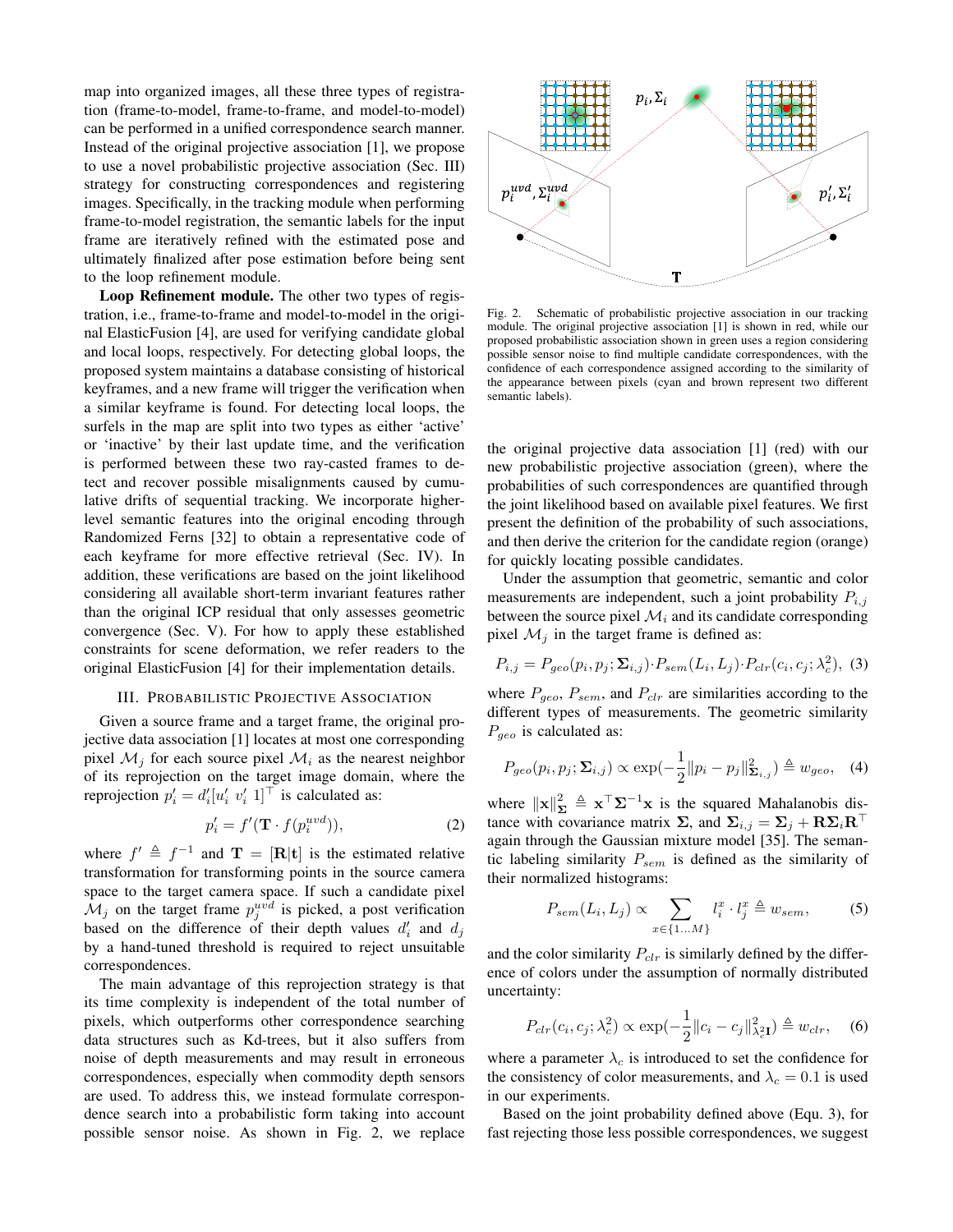ignoring those correspondences if their joint probability is relatively small. According to the following relations, we choose to use the geometric similarity for such a fast rejection:

$$
P_{i,j} < P_{geo}(p_i, p_j; \Sigma_{i,j})
$$
\n
$$
= P_{geo}(p_i, p_j; \Sigma_i) \cdot P_{geo}(\mathbf{R}^\top p_i, \mathbf{R}^\top p_j; \Sigma_j)
$$
\n
$$
\langle P_{geo}(p_i, p_j; \Sigma_i) \rangle
$$
\n
$$
= P_{geo}(p'_i, p_j^{uvd}; \Sigma'_i), \tag{7}
$$

where  $\Sigma_i'$  is the reprojected covariance on the target frame shown in Fig. 2 and we use its first order approximation  $\Sigma_i' \approx J_{f'} \cdot R^\top \Sigma_i R \cdot J_{f'}^\top$  for computing. Since such an approximation only relies on the geometry information from the source frame, we thus can define a condition as  $w_{geo}(p'_i, p_j^{uvd}; \Sigma'_i) < \lambda_p$  for fast rejecting less possible correspondences (with  $\lambda_p = 0.1$  in our implementation). Then, the rejection region  $\Omega_i \subset \mathbb{R}^2$  can be solved by the following problem with the condition represented in the logarithm form:

find 
$$
\Omega_i
$$
 that  $\forall (u_j, v_j) \in \Omega_i, \forall d_j \in (\lambda_n, \lambda_f),$   
s.t.  $||p'_i - d_j[u_j \ v_j \ 1]^\top ||_{\mathbf{\Sigma}_i'}^2 > -2 \log \lambda_p,$  (8)

where the condition can be treated as a quadratic function of  $d_j$  for solving for the image domain  $\Omega_i$ .  $\lambda_n = 0.0$ ,  $\lambda_f = 4.0$ are assigned as the possible scanning range of the target frame.

Finally, we traverse each source pixel  $\mathcal{M}_i$  and its candidate corresponding pixels  $\mathcal{M}_i$  that lies within such an estimated range  $\Omega_i$  to compute the weighted residual and solve the relative transformation T as:

$$
\underset{\mathbf{T}}{\text{argmin}} \sum_{i} \sum_{j \in \Omega_i} w_{i,j} \| p_j - \mathbf{T} \cdot p_i \|_{\mathbf{\Sigma}_{i,j}}^2, \tag{9}
$$

where these joint weights  $w_{i,j}$  are calculated as the product of  $w_{geo}$ ,  $w_{sem}$ , and  $w_{clr}$  according to Equ. 3. These weights are held constant during each inner iteration.

#### IV. SEMANTIC ENCODING FOR KEYFRAME RETRIEVAL

Reliable and compact codes for keyframes are essential for efficiently retrieving similar poses. As used in various reconstruction systems, the original encoding strategy based on the Randomized Ferns [32] defines 4-channel binary tests at randomized but fixed image locations  $(N$  in total) to generate a compact code for each keyframe  $X$ . Intuitively by integrating higher-level labeling results with low-level color and depth tests, a richer and more effective code can be acquired for better measuring similarities between keyframes. We expand the original code  $b_X = [b_{X_1} \dots b_{X_N}] \in \mathbb{B}^{4N}$ by adding the maximum likelihood of labeling denoted as  $q_{X*}$  of each location, and thus form a revised code  $b'_X$  =  $[(b_{X_1}, q_{X_1}) \dots (b_{X_N}, q_{X_N})] \in \mathbb{B}^{(4+\lceil \log_2 M \rceil)N}$ . Thus, the dissimilarity measured by both pixel and semantic differences of two encodings  $b'_I$  and  $b'_J$  can be calculated as:

$$
Dis(b'_I, b'_J) = \frac{1}{N} \sum_{y=1}^{N} (b_{I_y} \equiv b_{J_y} \land q_{I_y} \equiv q_{J_y}), \qquad (10)
$$

where the equivalent operator  $\equiv$  returns 0 if two blocks are identical and 1 otherwise. We follow the original ID look-up table as an efficient structure for searching and maintaining the keyframe database.

## V. POSE EVALUATION THROUGH JOINT-LIKELIHOOD

Registration attempts may fail or result in unexpected convergence. The original ElasticFusion [4] does not explicitly address such problems and chooses to use a hand-tuned threshold on its ICP residual reflecting the geometric convergence for verification. However, a better strategy concerning all available features can be applied in our scenario, based on the observation that a reasonable relative transformation should have geometric, semantic, and photometric features converged simultaneously. Hence, we choose to verify the independent pixel-wise maximum joint-confidence rather than only rely on the geometric residual for evaluating estimated poses, and the score  $Scr(I, J; T)$  of a candidate relative transformation  $T$  for the source frame  $I$  and the target frame  $J$  is defined as:

$$
Scr(I, J; \mathbf{T}) = (\prod_{i \in I} \max_{j \in \Omega_i} w_{i,j})^{1/|I|}, \quad (11)
$$

where  $|I|$  stands for the total number of those valid pixels  $\mathcal{M}_i$  on the source frame I, and the total score is calculated as the geometric mean of those individual scores for each  $\mathcal{M}_i$ . Empirically, we use a threshold  $\lambda_v$  for accepting the estimated pose if  $Scr(I, J, T) > \lambda_v$ . This parameter and its performance in comparison to the original threshold are further discussed in Sec. VI-F.

# VI. EXPERIMENTS AND EVALUATIONS

#### *A. Evaluation Dataset*

We perform experiments on a publicly available dataset: SceneNetRGBD [33]. This dataset contains a rendering engine and randomized scenes, where random trajectories can be automatically generated for rendering photorealistic videos as well as ground truth depth measurements and instance labels. Also, it provides a collected dataset for training 2D semantic labeling models. We generated 53,787 frames of 42 trajectories from 7 scenes (6 trajectories each), where the lighting and textures of each scene remain unchanged in its trajectories for testing relocalization algorithms. We sorted these scenes ascendingly through their density of objects and denote them from S-1 to S-7. For rendering color images, we keep its original configuration to synthesize visual artifacts such as motion blur, while for depth images, we follow the noise model proposed by Handa et al. [34] to synthesize realistic noisy depth scans. These ground-truth labelings of instances are converted into 13 classes.

## *B. System Implementation*

Network Training. We uniformly sampled a subset (168,650 images as 1/30) of the publicly available training set for our training. We apply the DeepLabv3 [7] for training a 2D semantic labeling model, and the network was trained using the 'poly' learning rate policy with the base learning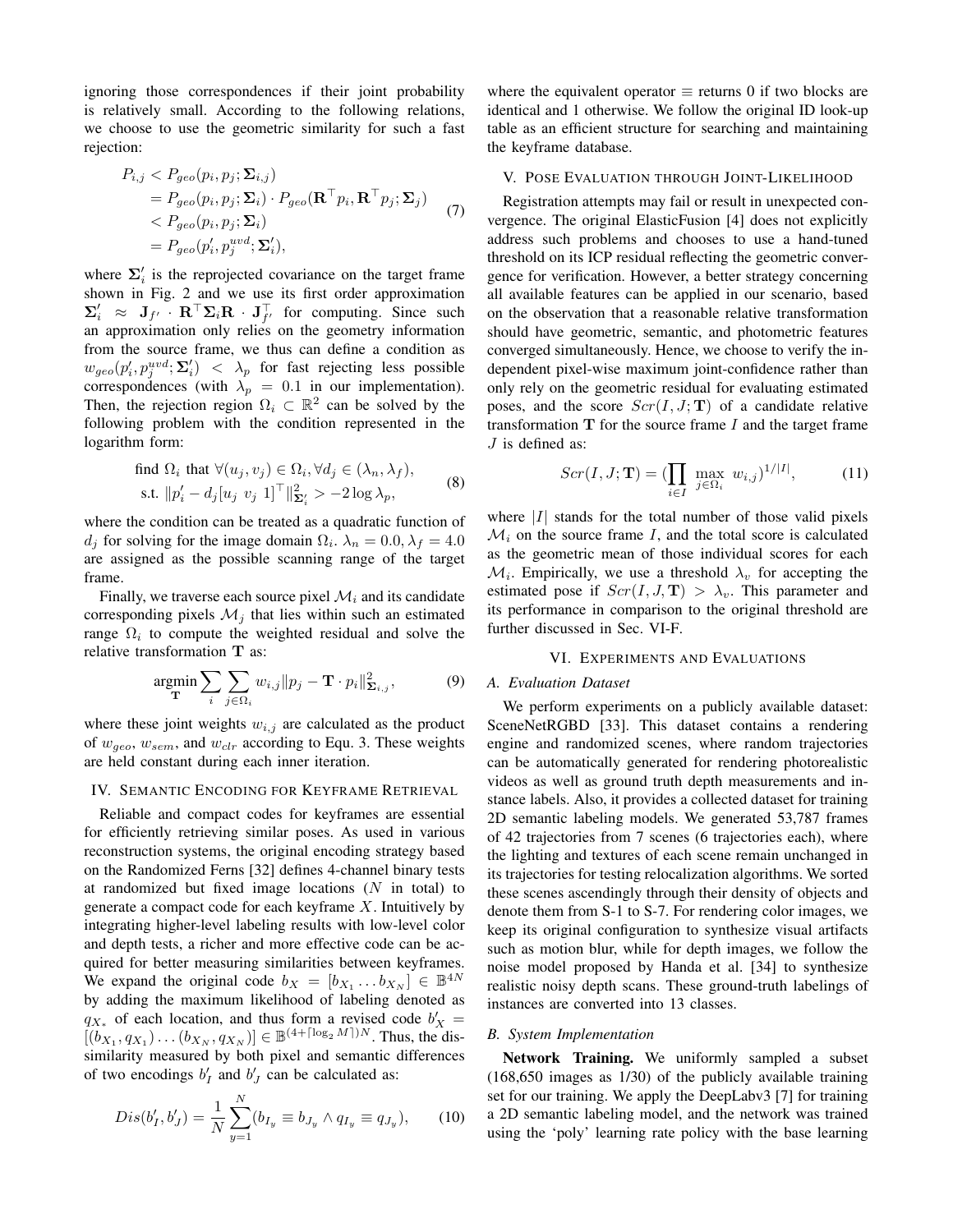

Fig. 3. An example of the dense reconstruction of ours (Top-Right) in comparison to the ElasticFusion (Top-Left) with close views (Bottom-Left). We also show the 3D labeling result according to the incremental semantic fusion on the Bottom-Right.

rate set to 0.007 and power to 0.9. Momentum and weight decay were set to 0.9 and 0.0002 respectively. We used a mini-batch size of 10 and trained the network for a total of 300K iterations for about three days on an NVIDIA Titan Xp. The performance of the network is evaluated with mean Intersection over Union (IoU) of 44.52% and pixel accuracy of 80.19% on its publicly available validation set.

**Parameters.** For registering frames,  $(\lambda_n, \lambda_f)$  are used for picking reliable depth measurements due to the reported accuracy of depth cameras [34]. Decreasing  $\lambda_p$  may accept more less-important correspondences in the iteration, but we found that the chosen value is suitable for maintaining the quality of registration while reducing the computational cost.  $\lambda_c$  can be assigned according to the quality of color frames, and it is necessary to increase the value to reduce the sensitivity of color features when scanning scenes with changing lighting conditions. For the threshold  $\lambda_v$  used for pose evaluation, we demonstrate its effectiveness in comparison to the original threshold on ICP residual in Sec. VI-F.

Hardware Configurations. All experiments were performed on a desktop PC with an i7-6850K CPU, 32 GB RAM, and two NVIDIA Titan Xp GPUs. We use one GPU for continuously predicting poses and the other for the main system. The 2D labeling task takes 104ms on average for each frame (∼10Hz), and the main system requires 3.42GB graphics memory.

### *C. Reconstruction Quality*

For estimating the geometric reconstruction quality, we calculate the RMSE (root mean square error) of distances for every surfel to its nearest ground-truth surface. For comparison, we use two publicly available reconstruction systems ElasticFusion [4] and the state-of-the-art BundleFusion [5]. Since SemanticFusion [8] directly applies ElasticFusion [4] for its geometric reconstruction, they will obtain the same geometric quality under the same configuration. We use the default parameters as suggested by their paper, and  $\lambda_f$  = 4.0 to cut off far noisy measurements. Results of geometric reconstruction are listed in Tab. I, where the

RMSE of each scene is averaged over all the trajectories. Fig. 3 and our supplementary video also show visualized examples. According to our results, the original projective data association (Equ. 2) used by ElasticFusion [4] and BundleFusion [5] has generated false correspondences and thus influence the final reconstruction quality. Although BundleFusion adds sparse features during the registration, it failed to precisely register frames in some textureless scenes. On the other hand, the effect of such semantic hints on scenes with complicated object arrangements is more evident according to the difference between ElasticFusion and ours.

|                                                                                                     |  |  | S-1 S-2 S-3 S-4 S-5 S-6 S-7                |  |  |  |  |  |
|-----------------------------------------------------------------------------------------------------|--|--|--------------------------------------------|--|--|--|--|--|
| ElasticFusion 10.5 15.7 17.9 19.6 23.7 24.2 28.2<br>BundleFusion 12.5 21.9 21.2 18.9 22.8 20.0 16.3 |  |  |                                            |  |  |  |  |  |
|                                                                                                     |  |  |                                            |  |  |  |  |  |
| <b>Ours</b>                                                                                         |  |  | $\vert$ 10.0 15.9 16.6 16.7 22.0 19.4 16.2 |  |  |  |  |  |
| TABLE I                                                                                             |  |  |                                            |  |  |  |  |  |

STATISTICS OF GEOMETRIC QUALITY FOR DIFFERENT METHODS EVALUATED IN RMSE (MILLIMETERS).

#### *D. Performance of Registration*

To further test the performance of our proposed registration algorithm (Sec. III), we randomly select 20,000 pairs whose ground-truth relative transformation between its two frames is less than 0.05m and 5° (since these registration methods are mainly used for fine-level local registration) to construct the test set. Our registration method is performed in comparison with the original point-to-plane ICP used in KinectFusion [1] and the RGBD odometry [12] used in ElasticFusion [4]. As a reference, if the estimated relative transformation has less than both 1cm translational and 1° rotational error, we consider the registration as successful. The results of all these methods are shown in Tab. II. We compare 3 semantic labeling sources, namely RGBD-CNN pre-trained by SemanticFusion [8], our trained model based on DeepLabv3 [7], and the ground truth generated from rendering, for assessing the influence of the quality of the input labels. Although the semantic quality will affect the accuracy of tracking, using currently available labeling strategies yields better results than the classical tracking algorithms. DeepLabv3 works better than RGBD-CNN and the performance is reasonably close to using ground-truth labels. Meanwhile, our probabilistic association method considers more corresponding pixels but can still maintain real-time efficiency (less than 33ms for 30Hz RGB-D streams).

|                        | Err-T.(mm) Err-R.( $\circ$ ) Suc.( $\%$ ) Avt.(ms) |       |      |       |  |  |
|------------------------|----------------------------------------------------|-------|------|-------|--|--|
| Point-to-Plane ICP     | 19.6                                               | 0.673 | 45.6 | 0.96  |  |  |
| <b>RGBD</b> Odometry   | 5.66                                               | 0.246 | 81.9 | 3.13  |  |  |
| <b>Ours (RGBD-CNN)</b> | 5.45                                               | 0.236 | 84.8 | 12.93 |  |  |
| Ours (DeepLabv3)       | 5.42                                               | 0.229 | 85.4 | 12.93 |  |  |
| Ours (Ground-Truth)    | 5.36                                               | 0.203 | 87.2 | 12.92 |  |  |
| .                      |                                                    |       |      |       |  |  |

TABLE II

STATISTICS OF THE REGISTRATION PERFORMANCE FOR DIFFERENT METHODS. ERR-T./R. - AVERAGE TRANSLATIONAL/ROTATIONAL ERROR. SUC. - SUCCESS RATE. AVT. - AVERAGE RUNNING TIME.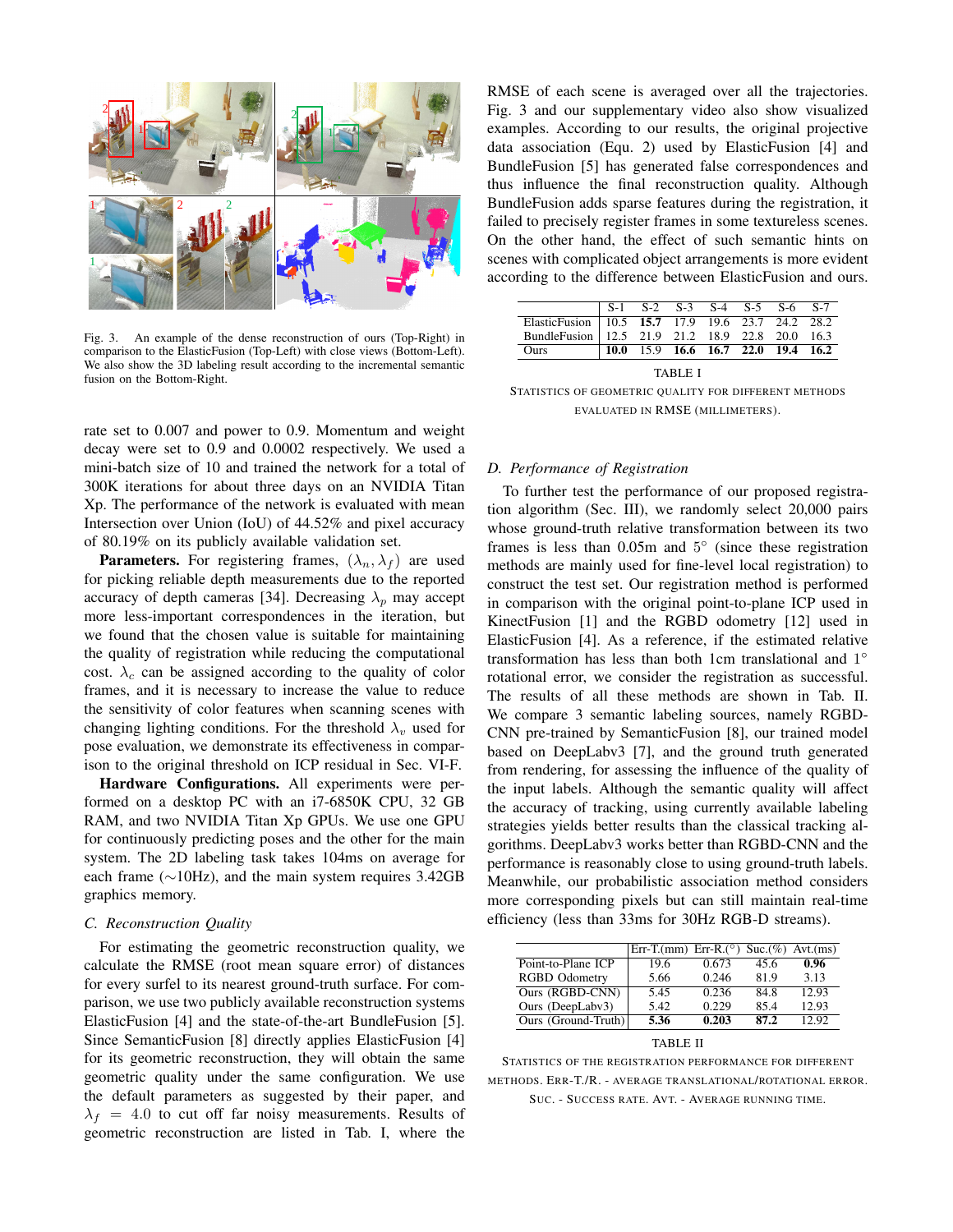## *E. Performance of Keyframe Encoding*

Since the purpose of the encoding strategies discussed in Sec. IV for loop detection is to find spatially close frames based on visual appearance, we use 4 trajectories of each scene to construct their keyframe database and the other 2 trajectories are used for retrieval attempts. As the most common usage of such loop detectors, we retrieve the best candidate keyframe, and record its (1) initial translational/rotational difference after retrieval, and (2) final translational/rotational error after frame-to-frame registration through the RGBD Odometry [12]. Also, if a recovery within  $\langle$ 1cm,1° $\rangle$  difference to its ground-truth pose is obtained, we treat it as successful. The detailed comparison results are listed in Tab. III for relocalization. Our method performs both higher success rate and lower average difference of pose in vast majority of cases, demonstrating the effectiveness of such incorporation. It is worth mentioning that the reconstructed databases of keyframes are also enlarged, since more dissimilarity, i.e., diversity, is recorded in consideration of such a higher-level feature.

|       | Method  | <b>Size</b> |     | Suc. Init-T.(mm) Init-R.( $\circ$ ) |      | Final-T.(mm) Final-R.( $^{\circ}$ ) |      |  |
|-------|---------|-------------|-----|-------------------------------------|------|-------------------------------------|------|--|
| $S-1$ | R-Ferns | 586         | 102 | 32.6                                | 2.10 | 10.5                                | 0.65 |  |
|       | Ours    | 636         | 102 | 33.2                                | 1.97 | 9.0                                 | 0.60 |  |
| $S-2$ | R-Fern  | 1026        | 108 | 43.2                                | 1.10 | 7.1                                 | 0.46 |  |
|       | Ours    | 1162        | 114 | 35.6                                | 0.96 | 7.0                                 | 0.45 |  |
| $S-3$ | R-Fern  | 508         | 51  | 47.3                                | 1.27 | 4.8                                 | 0.21 |  |
|       | Ours    | 590         | 57  | 42.6                                | 1.18 | 4.6                                 | 0.18 |  |
| $S-4$ | R-Fern  | 438         | 95  | 44.1                                | 1.22 | 14.6                                | 0.74 |  |
|       | Ours    | 614         | 123 | 35.4                                | 0.95 | 15.6                                | 0.58 |  |
| $S-5$ | R-Fern  | 356         | 61  | 43.4                                | 2.36 | 9.0                                 | 0.67 |  |
|       | Ours    | 424         | 74  | 35.4                                | 2.00 | 8.8                                 | 0.61 |  |
| $S-6$ | R-Fern  | 444         | 98  | 41.7                                | 1.97 | 15.7                                | 0.81 |  |
|       | Ours    | 546         | 108 | 35.1                                | 1.71 | 16.1                                | 0.77 |  |
| $S-7$ | R-Fern  | 404         | 49  | 42.8                                | 1.23 | 8.4                                 | 0.43 |  |
|       | Ours    | 480         | 59  | 38.2                                | 1.08 | 8.4                                 | 0.45 |  |
|       |         |             |     |                                     |      |                                     |      |  |

#### TABLE III

STATISTICS OF THE RELOCALIZATION PERFORMANCE. SIZE - TOTAL NUMBER OF KEYFRAMES. SUC. - SUCCESSFUL RECOVERY. INIT-T./R. - INITIAL TRANSLATIONAL/ROTATIONAL DIFFERENCE. FINAL-T./R. - FINAL TRANSLATIONAL/ROTATIONAL DIFFERENCE.

## *F. Performance of Pose Evaluation*

For our proposed pose evaluation criterion (Sec. V) based on the joint-likelihood, we compare the performance of the threshold  $\lambda_c$  for the joint-likelihood and the original threshold for ICP residual. based on the previously constructed 20,000 pairs of frames, and the  $\langle 1cm,1° \rangle$  criterion, we use the 6-DOF normal distribution to randomly generate positive and negative relative poses with approximately equal numbers (nearly 50,000 for each). Then, we test the performance of different configurations of parameters, and record their accuracy, precision and recall as shown in Fig. 4. As shown in Fig. 4(a), the best accuracy is around 55% obtained with the geometric threshold set to  $10^{-4}$ , which is also chosen by many reconstruction approaches [4] for constructing loop constraints. However, the performance of our proposed likelihood evaluation through the threshold  $\lambda_v$  (Fig. 4(b)) can

reach almost 69% accuracy, demonstrating that the criterion based on the consistency tracking is a suitable choice for assessing estimated poses.



(a) By thresholding residuals [4]. (b) By thresholding likelihood  $\lambda_v$ .

Fig. 4. Performance (y-axis) of different pose evaluation criteria w.r.t. the chosen threshold (x-axis).

#### *G. Limitations*

Our proposed method suffers from the following limitations. First, our system does not construct distributions of color measurements. Although it can be inferred similarly using a Gaussian mixture model, the uncertainty of raw measurements is hard to be quantified and such models are not applicable to specular and highlight surface regions. Second, although our probabilistic form of associations has considered different types of features, we only use the geometric information for computing residuals during registration, where a better choice would be jointly considering all available residuals together.

### VII. CONCLUSION

In this paper, we presented a real-time dense mapping system which uses the predicted 2D semantic labeling results for enhancing the geometric reconstruction quality. For registering frames and models, we propose a probabilistic projective data association approach that constructs possible correspondences between pixels, where the confidence of an association is quantified by the joint likelihood considering geometric, semantic and photometric information together. Such joint likelihood is also used for evaluating the validity of an estimated transformation. For detecting candidate loops through a database of keyframes, we incorporate these predicted labels into the original coding to obtain a more effective representation that better retrieves candidates for loop refinement.

#### ACKNOWLEDGMENT

We would like to thank the reviewers for their constructive comments and the authors of the SceneNetRGBD dataset for their kind suggestions of its usage. This work was supported by the National Key Technology R&D Program (Project Number 2017YFB1002604), the Joint NSFC-DFG Research Program (project number 61761136018), the Natural Science Foundation of China (Project Number 61521002), and Research Grant of Tsinghua-Tencent Joint Laboratory for Internet Innovation Technology.